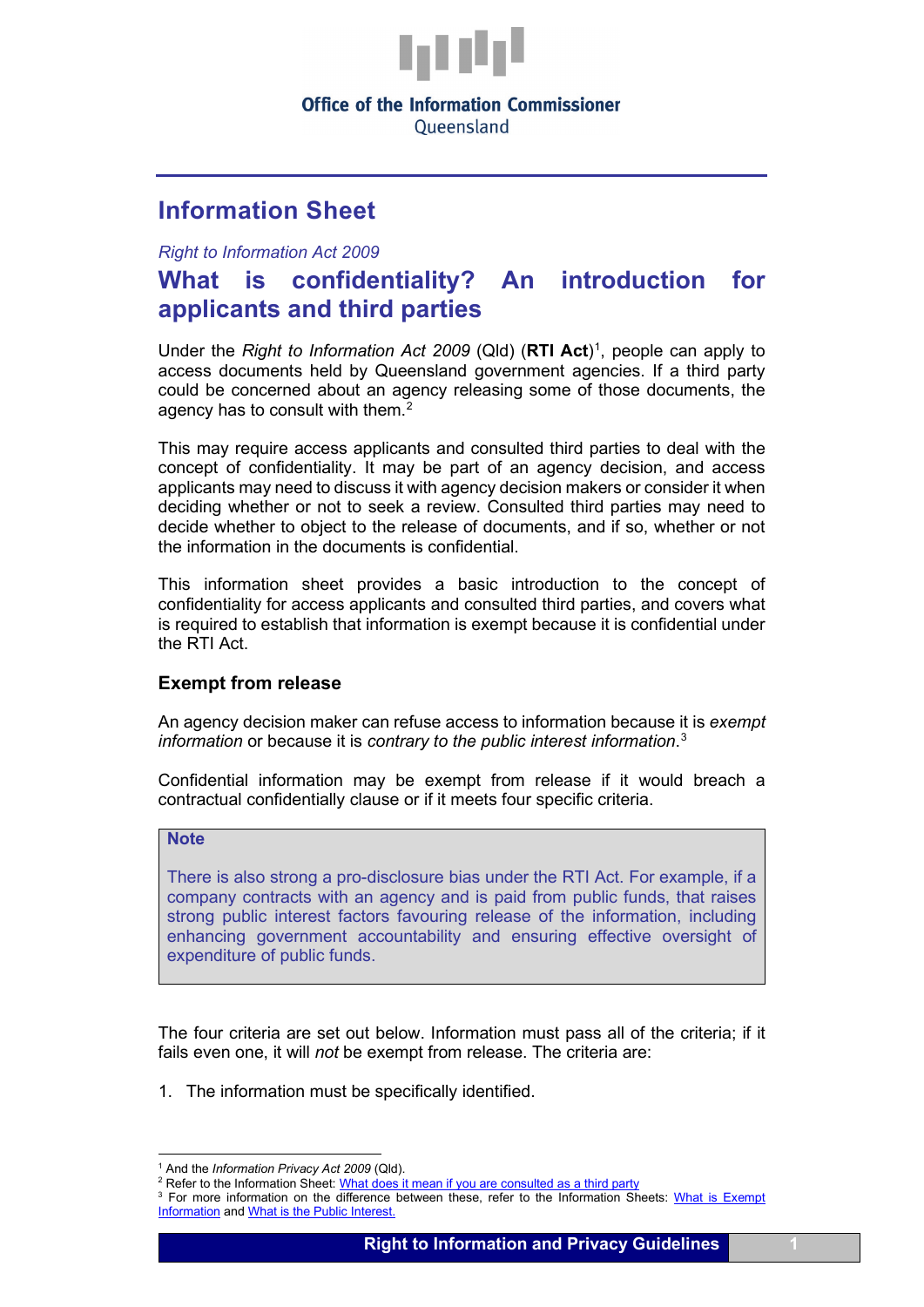

## **Office of the Information Commissioner** Oueensland

- 2. The information must have a 'quality of confidence'—it can't be trivial or useless, it must not be in the public domain, common knowledge, or something which the applicant already knows, and it cannot be evidence of a crime.
- 3. When the information was given to the agency, the person who provided it must have meant for it to be kept confidential; when the agency received it, they must *also* have meant for it to be kept confidential. *Both* of them must have believed it was going to be confidential; if only one of them meant it to be confidential, the information will fail this criteria.
- 4. Giving the information to the applicant would be an unauthorised use of the information—if the applicant *wasn't* authorised to receive the information by the person who gave it to the agency, the information will pass this criteria.

Even if the information can't pass all the criteria, it could still raise public interest factors against release. If those outweigh the public interest factors favouring release, the information will be contrary to the public interest to disclose.

**Complainants and confidentiality**

The identity of people who make complaints to an agency is, except in extraordinary circumstances, contrary to the public interest to release. One of the reasons for this is because releasing it would prejudice the agency's ability to obtain confidential information. [4](#page-1-0)

For more information, refer to the Information Sheet: Applying for complaint [documents.](https://www.oic.qld.gov.au/guidelines/for-community-members/information-sheets-access-and-amendment/applying-for-complaint-documents)

## **What confidentiality is not**

Confidentiality is often referred to in situations when another concept would be more appropriate, or where it simply does not apply.

#### **Documents stamped 'confidential' or 'commercial in confidence'**

Marking documents as 'confidential' or 'commercial in confidence' has no effect on whether the information they contain is confidential. Agency decision makers will carefully consider the contents of all documents to decide if their contents:

- satisfy the criteria for equitable confidentiality and are exempt; or
- fall within relevant public interest factors for and against release to determine if they are contrary to the public interest.

<span id="page-1-0"></span><sup>4</sup> Schedule 4, part 3, item 16 of the RTI Act – this is a public interest factor favouring refusal of access.